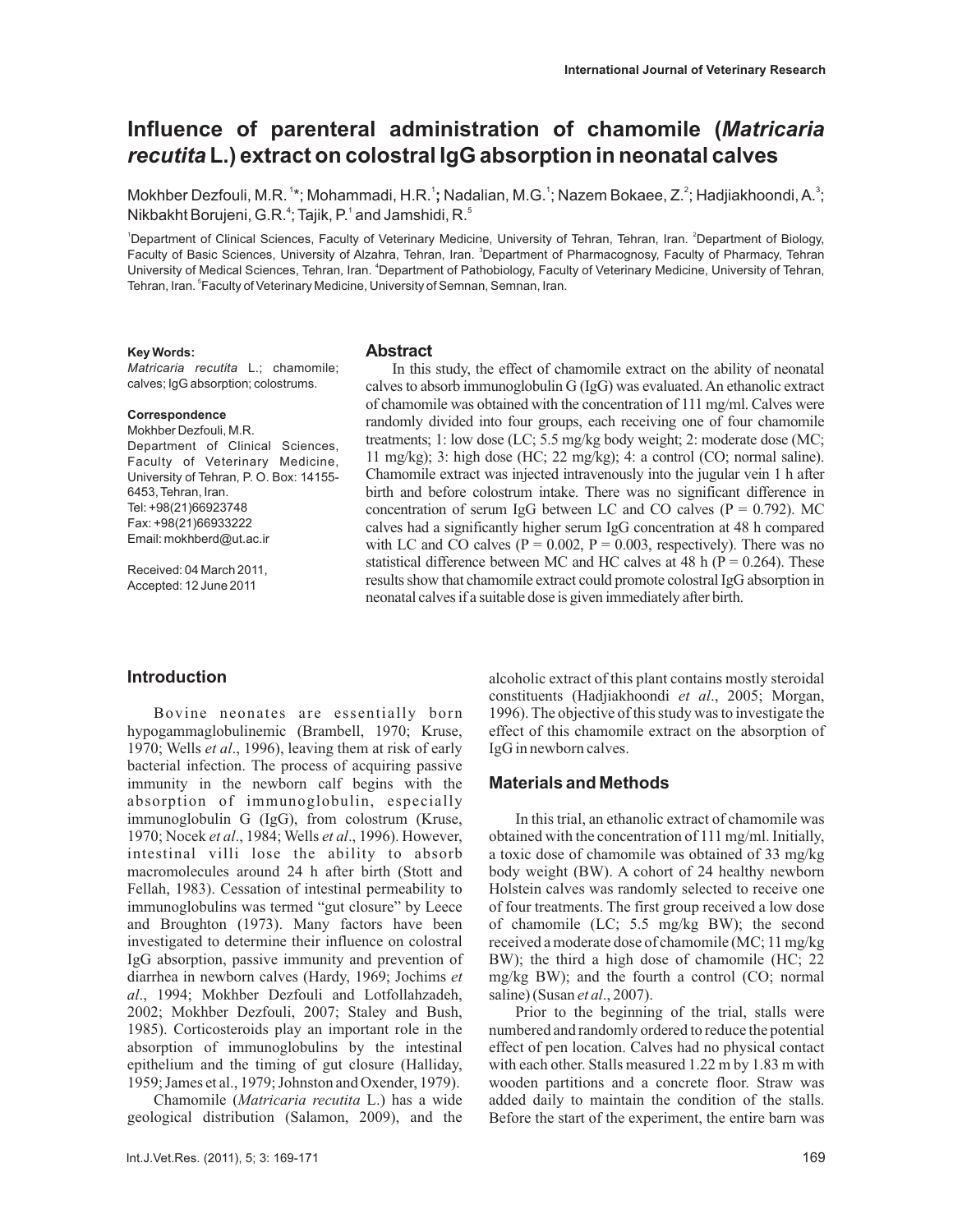cleaned thoroughly using a solution containing 20% benzalkonium chloride. During the trial, stalls were cleaned, swept, and dried between calves.

At birth, each calf was weighed. The preparation of chamomile extract was injected intravenously into the jugular vein 1 h after birth and before feeding colostrum. The colostrum was collected from primiparous and multiparous parturient Holstein cows in different herds, and was stored in plastic containers at -20ºC. Pooling was accomplished by thawing the colostrum in warm water and mixing it in a clean container. Samples were collected for IgG analysis, and the pool was divided into plastic bags each containing 1 L. The colostrum was given at 10% BW by nipple bottle within 3 h of birth. Colostral IgG concentration was 79 mg/ml and the quality of colostrum was considered good. On the third day, calves were fed milk at 10% of BW, three times daily, and were offered starter. Fresh alfalfa hay was available freely at this time. After day 29, the calves were released from the study.

Blood samples were taken from the jugular vein of each calf prior to feeding colostrum and at 0, 1, 3, 6, 12, 18, 24, 30, 36 and 48 h postpartum. They were centrifuged (3,000 g, 15 min) within 1-2 h after withdrawal. Serum samples were stored at -20°C until serum IgG concentrations were analyzed by Single Radial Immunodiffusion (SRID) (Chigerwe et al., 2008; Mancini et al., 1965). Colostral IgG concentrations also were analyzed by this method. A repeated-measures ANOVA test was carried out to compare serum IgG concentrations between the groups, using SPSS software (version 17.0; Chicago, IL, USA).

### **Results**

Serum IgG concentration increased during the first 48 h across all groups, to reach levels of 23.32 mg/ml (LC), 29.79 mg/ml (MC), 26.46 mg/ml (HC) and 23.68 mg/ml (CO) (Table 1). No statistical difference was found between groups at 0 h ( $P = 0.778$ ). The highest serum IgG concentration was found in MC calves at 48 h (Table 1). There was no significant difference at 48 h between MC and HC calves ( $P = 0.264$ ), or between LC and CO calves ( $P = 0.792$ ). Both MC and HC calves had a significantly higher IgG concentration at 48 h compared with CO calves (both P<0.001).At 24 and 48 h, IgG concentration was higher in both MC and HC calves compared with LC and CO calves (Figure 1). At 24 h, IgG concentration was similar between HC and MC groups but higher for MC calves at 48 h (Figure 1).

## **Discussion**

To the best of our knowledge, this is the first investigation of the effect of chamomile extract on colostral IgG absorption in neonates. The MC and HC groups had a greater IgG absorption at 24 and 48 h than

**Table 1:** Serum IgG concentrations (mg/ml) in four groups during the 48 h test period (mean ± SD).

| Time (hours)     | HC               | <b>MC</b>        | LC               | CO               |
|------------------|------------------|------------------|------------------|------------------|
| Before treatment | $0.43 \pm 0.51$  | $0.711 \pm 0.58$ | $0.70 \pm 0.40$  | $0.64 \pm 0.55$  |
| 0                | $0.97 \pm 0.24$  | $0.93 \pm 0.17$  | $0.82 \pm 0.13$  | $0.80 \pm 0.24$  |
|                  | $1.13 \pm 0.16$  | $1.18 \pm 0.12$  | $1.04 \pm 0.24$  | $1.04 \pm 0.22$  |
| з                | $0.81 \pm 0.37$  | $2.04 \pm 0.20$  | $1.60 \pm 0.43$  | $1.81 \pm 0.37$  |
| 6                | $9.92 \pm 1.34$  | $8.75 \pm 3.47$  | $10.47 \pm 0.96$ | $9.21 \pm 1.79$  |
| 12               | $17.69 \pm 1.91$ | $22.58 \pm 2.89$ | $19.05 \pm 1.90$ | $17.86 + 1.79$   |
| 18               | $26.67 \pm 3.36$ | $25.35 \pm 2.62$ | $21.05 \pm 2.17$ | $19.04 \pm 2.73$ |
| 24               | $27.54 \pm 1.79$ | $26.42 \pm 4.32$ | $24.02 \pm 2.07$ | $23.04 \pm 4.7$  |
| 30               | $27.60 \pm 0.78$ | $28.78 \pm 0.46$ | $24.00 \pm 1.61$ | $24.15 \pm 3.35$ |
| 36               | $25.67 \pm 2.85$ | $28.03 \pm 1.79$ | $23.06 \pm 2.96$ | $23.00 \pm 1.65$ |
| 48               | $26.46 \pm 3.50$ | $29.79 \pm 1.80$ | $23.32 \pm 1.52$ | $23.68 \pm 2.15$ |

HC = injected high dose chamomile; MC = injected moderate dose chamomile; LC = injected low dose chamomile; CO = injected saline only

**Figure 1:** Changes in serum concentrations of immunoglobulin G across four groups.



LC: low dose of chamomile (5.5 mg/kg BW); MC: moderate dose of chamomile (11 mg/kg BW); HC: high dose of chamomile (HC; 22 mg/kg BW); CO: control (normal saline solution)

the CO and LC groups. The MC group had higher serum IgG concentration than the HC group, but the difference was not significant. Thus, we suggest that the most effective dosage of ethanolic extract of chamomile is 11 mg/kg BW for intravenous injection. Researchers have found that corticosteroids have an important role in delaying gut closure and increasing IgG absorption. It has been reported that IgG absorption in calves is greater with higher serum corticosteroid concentration (Boyd and Hogg, 1981; Johnston and Oxender, 1979; Whitaker et al., 1996). The high steroidal content and antiinflammatory properties of chamomile extract (Hadjiakhoondi et al., 2005; Morgan, 1996; Salamon, 2009) may explain the high serum IgG concentration in chamomile-treated calves, since these constituents delay gut closure. Since metyrapone has been found to decrease the production of cortisol, administration of metyrapone to newborn piglets and calves resulted in decreased absorption of colostral immunoglobulins compared to the control (Johnston and Oxender, 1979; Patt and Eberhart, 1976). In the current study, the LC group had a lower concentration of serum IgG at 24 and 48 h. Results showed that the differences in dosage of chamomile extract between the groups probably affected the response of intestinal entrocytes to elevated serum IgG concentration. The data from this trial suggest that the administration of chamomile extract after birth probably delays gut closure and enhances the